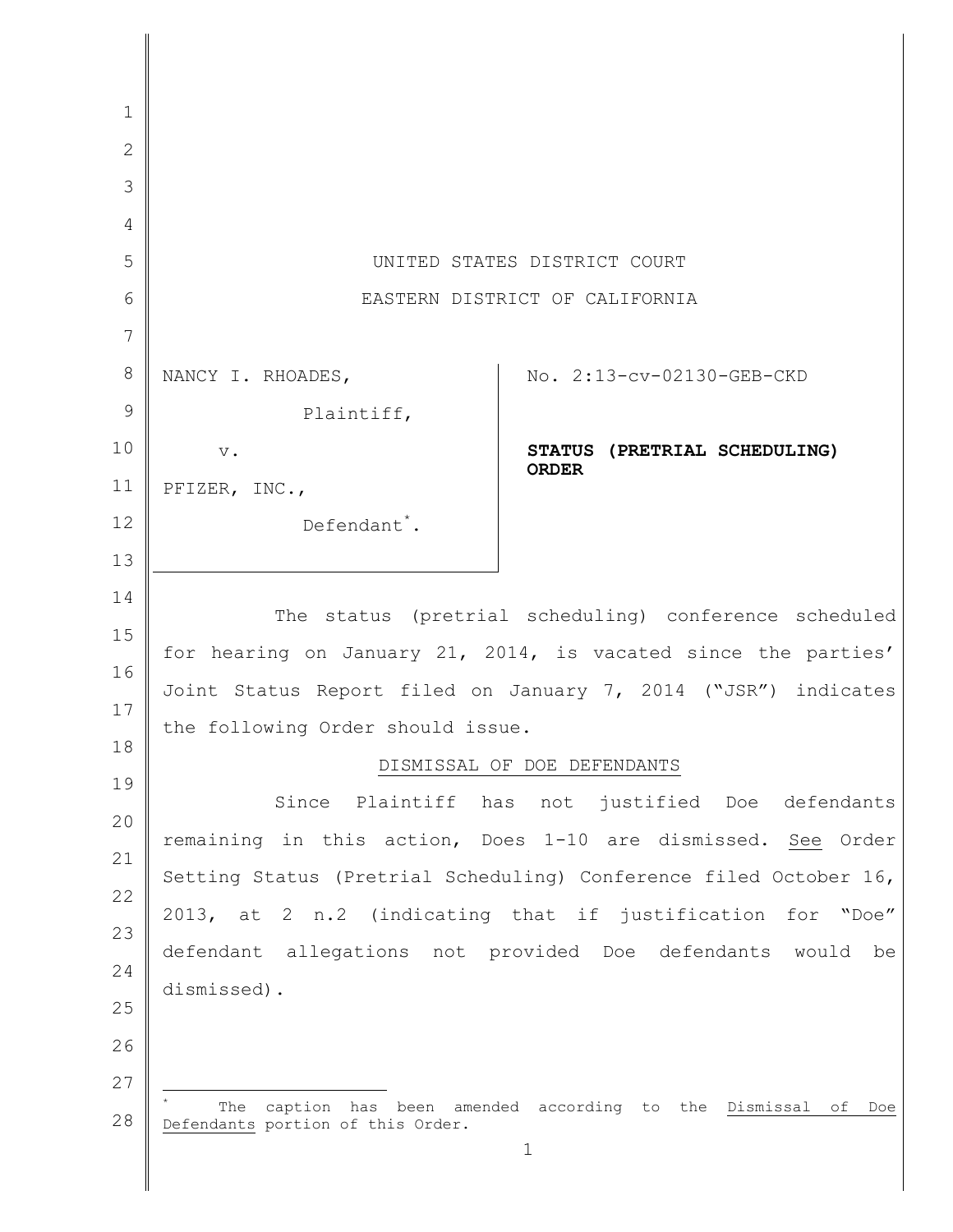1 2 3 4 5 6 7 8 9 10 11 12 13 14 15 16 17 18 19 20 21 22 23 24 25 26 27 28 2 SERVICE, JOINDER OF ADDITIONAL PARTIES, AMENDMENT No further service, joinder of parties or amendments to pleadings is permitted, except with leave of Court for good cause shown. DISCOVERY All discovery shall be completed by April 16, 2015. "Completed" means all discovery shall be conducted so that any dispute relative to discovery shall have been resolved by appropriate orders, if necessary, and, where discovery has been ordered, the order has been complied with on or before the prescribed "completion" date. Each party shall comply with Federal Rule of Civil Procedure 26(a)(2)(B) and (C)'s initial expert witness disclosure requirements on or before December 15, 2014, and any contradictory and/or rebuttal expert disclosure authorized under Rule  $26(a)(2)(D)(ii)$  on or before February 16, 2015. MOTION HEARING SCHEDULE The last hearing date for a motion is June 1, 2015, commencing at 9:00 a.m. A motion shall be briefed as prescribed in Local Rule 230. The parties are cautioned that an untimely motion characterized as a motion in limine may be summarily denied. FINAL PRETRIAL CONFERENCE The final pretrial conference is set for August 3, 2015, at 2:30 p.m. The parties are cautioned that the lead attorney who WILL TRY THE CASE for each party shall attend the final pretrial conference. In addition, all persons representing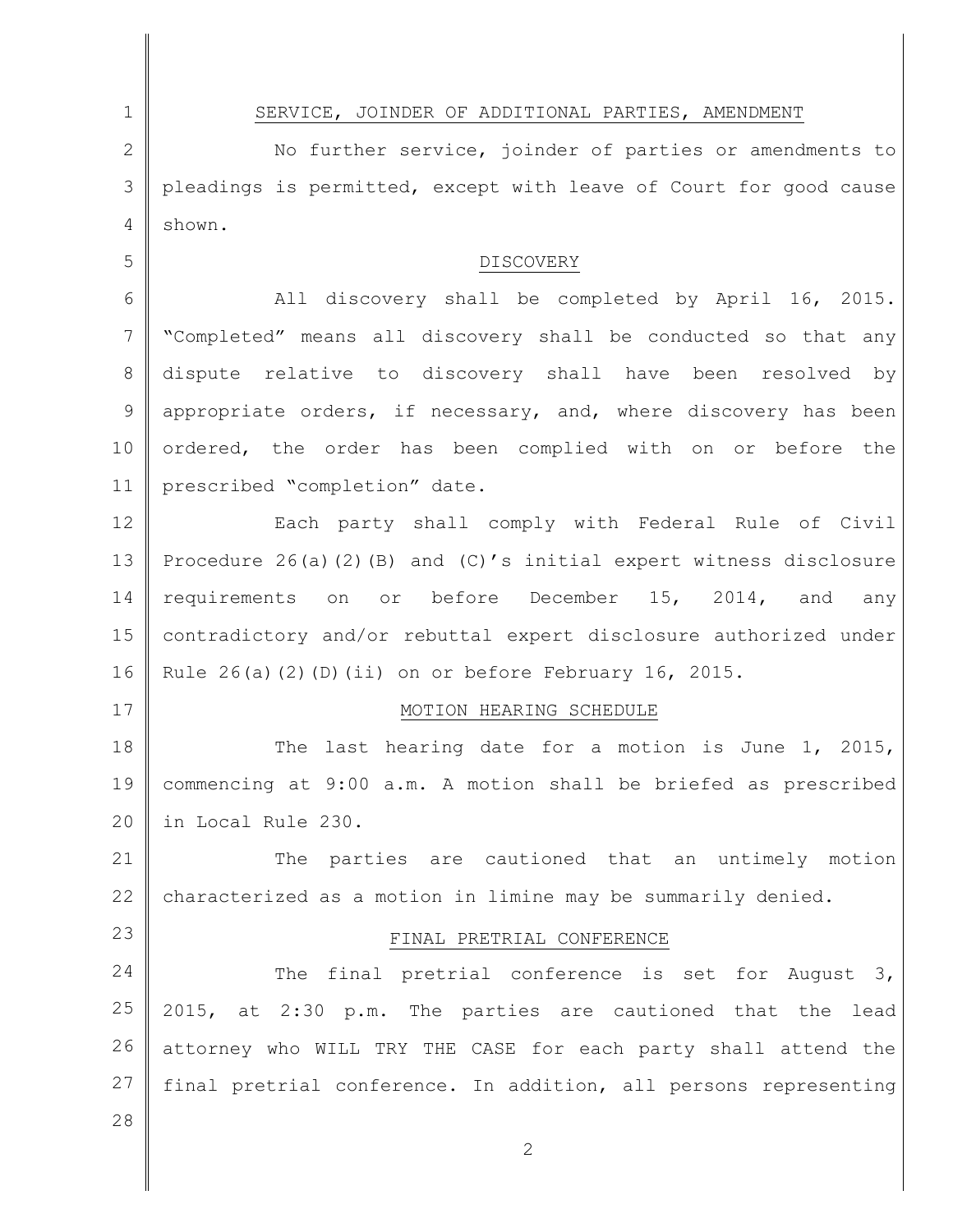1 2 themselves and appearing in propria persona must attend the pretrial conference.

3 4 5 6 7 8 9 10 11 12 13 14 15 The parties shall file a JOINT pretrial statement no later than seven (7) calendar days prior to the final pretrial conference. The joint pretrial statement shall address the applicable portions of Local Rule 281(b), and shall set forth each theory of liability ("claim") and affirmative defense which remains to be tried, and the ultimate facts on which each theory/defense is based. Furthermore, each party shall estimate the length of trial. The Court uses the parties' joint pretrial statement to prepare its final pretrial order and could issue the final pretrial order without holding the scheduled final pretrial conference. See Mizwicki v. Helwig, 196 F.3d 828, 833 (7th Cir. 1999) ("There is no requirement that the court hold a pretrial conference.").

16 17 18 19 20 21 22 23 24 25 26 27 28 Final pretrial procedures are "critical for 'promoting efficiency and conserving judicial resources by identifying the real issues prior to trial, thereby saving time and expense for everyone.'" Friedman & Friedman, Ltd. v. Tim McCandless, Inc., 606 F.3d 494 (8th Cir. 2010) (quoting Fed. R. Civ. P. 16 Advisory Committee Note (1983 Amendment to subdivision (c)). "Toward that end, Rule 16 directs courts to use pretrial conferences to weed out unmeritorious claims and defenses before trial begins." Smith v. Gulf Oil Co., 995 F.2d 638, 642 (6th Cir. 1993). The parties are therefore provided notice that a claim or affirmative defense may be dismissed *sua sponte* if it is not shown to be triable in the joint final pretrial statement. Cf. Portland Retail Druggists Ass'n v. Kaiser Found. Health Plan, 662 F.2d 641, 645 (9th Cir.

3